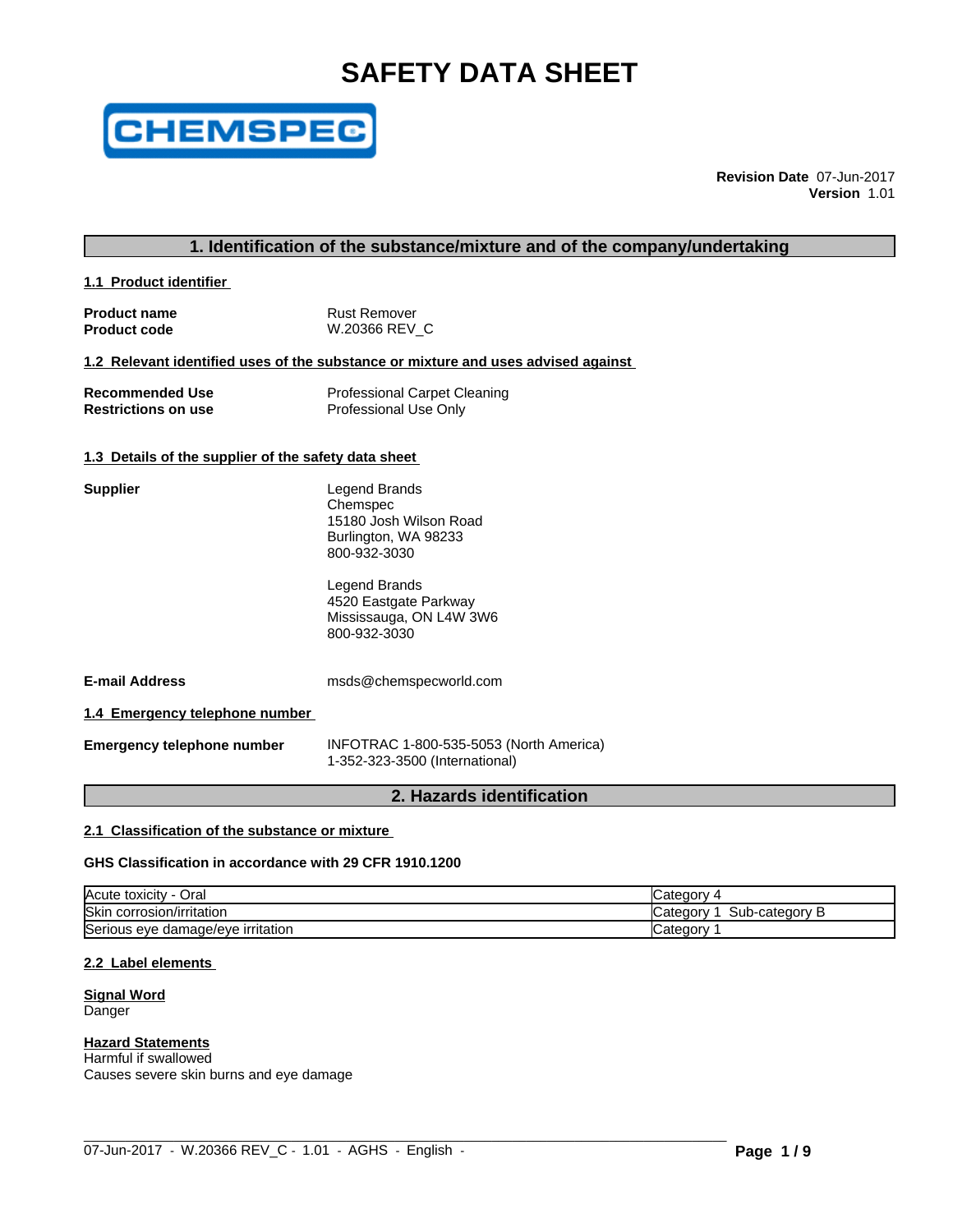

#### **Precautionary Statements - Prevention**

Wash face, hands and any exposed skin thoroughly after handling Do not eat, drink or smoke when using this product Do not breathe dusts or mists Wear protective gloves/protective clothing/eye protection/face protection

#### **Precautionary Statements - Response**

Immediately call a POISON CENTER or doctor IF IN EYES: Rinse cautiously with water for several minutes. Remove contact lenses, if present and easy to do. Continue rinsing Immediately call a POISON CENTER or doctor IF ON SKIN (or hair): Take off immediately all contaminated clothing. Rinse skin with water/ shower Wash contaminated clothing before reuse IF INHALED: Remove person to fresh air and keep comfortable for breathing Immediately call a POISON CENTER or doctor IF SWALLOWED: Call a POISON CENTER or doctor if you feel unwell Rinse mouth Do NOT induce vomiting

#### **Precautionary Statements - Storage**

Store locked up

#### **Precautionary Statements - Disposal**

Dispose of contents/container to an approved waste disposal plant

#### **2.3. Other Hazards Hazards not otherwise classified (HNOC)** Not Applicable

#### **2.4 Other information**

Not Applicable

**Unknown Acute Toxicity**  $\leq 1\%$  of the mixture consists of ingredient(s) of unknown toxicity

# **3. Composition/Information on Ingredients**

# **Substance**

**Mixture**

| - -<br><b>Chemical Name</b>                                                                                           | S No.<br>טרוט         | . .<br>$\mathbf{a}$<br>Weidi.<br>лт |  |  |
|-----------------------------------------------------------------------------------------------------------------------|-----------------------|-------------------------------------|--|--|
| <b>FLUORIDE</b><br><b>BIF</b><br>AMM<br>ionium                                                                        | .4Q.<br>. 341<br>- 70 | oc<br><u>L</u><br>ັ                 |  |  |
| hladdiw<br>(concentration)<br>' comnosition<br>tanna2 ahant a 2a h<br>exact nercentage<br>n has<br>: heen<br>ne<br>∩t |                       |                                     |  |  |

ntage (concentration) of composition has been withheld

#### **4. First aid measures**

#### **4.1 Description of first-aid measures**

| <b>General advice</b> | Show this safety data sheet to the doctor in attendance.                                                                     |
|-----------------------|------------------------------------------------------------------------------------------------------------------------------|
| Eye contact           | Remove contact lenses, if present. Rinse thoroughly with plenty of water for at least 15<br>minutes and consult a physician. |
| <b>Skin contact</b>   | Wash off immediately with soap and plenty of water. Remove all contaminated clothes and                                      |

 $\_$  ,  $\_$  ,  $\_$  ,  $\_$  ,  $\_$  ,  $\_$  ,  $\_$  ,  $\_$  ,  $\_$  ,  $\_$  ,  $\_$  ,  $\_$  ,  $\_$  ,  $\_$  ,  $\_$  ,  $\_$  ,  $\_$  ,  $\_$  ,  $\_$  ,  $\_$  ,  $\_$  ,  $\_$  ,  $\_$  ,  $\_$  ,  $\_$  ,  $\_$  ,  $\_$  ,  $\_$  ,  $\_$  ,  $\_$  ,  $\_$  ,  $\_$  ,  $\_$  ,  $\_$  ,  $\_$  ,  $\_$  ,  $\_$  ,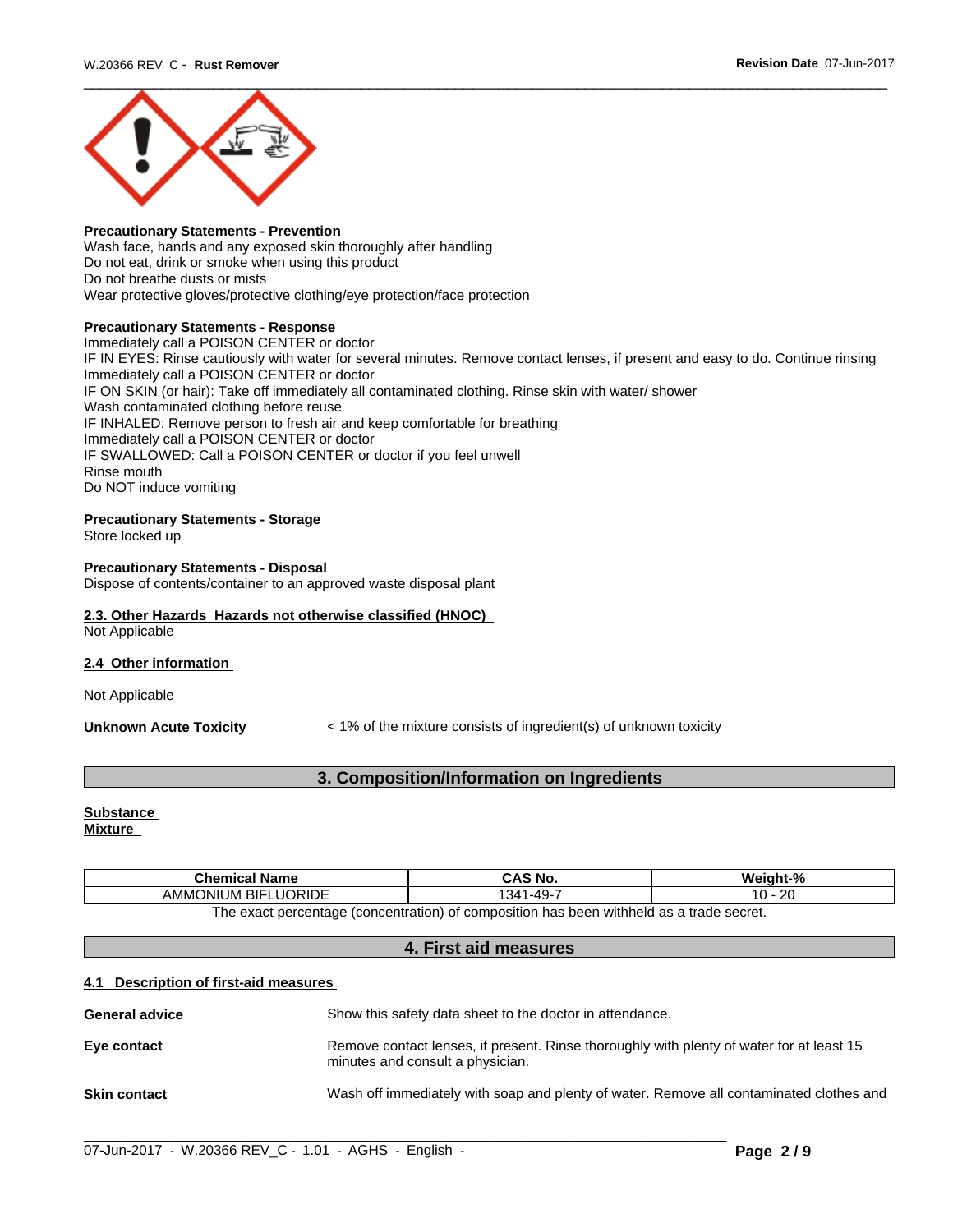# **Inhalation** Move to fresh air. **Ingestion** Gently wipe or rinse the inside of the mouth with water. **4.2 Most important symptoms and effects, both acute and delayed Symptoms** See Section 2.2, Label Elements and/or Section 11, Toxicological effects.

# **4.3 Indication of any immediate medical attention and special treatment needed**

shoes.

**Notes to physician** Treat symptomatically.

# **5. Fire-Fighting Measures**

### **5.1 Extinguishing media**

# **Suitable extinguishing media**

Water spray. Foam. Dry powder.

**Unsuitable Extinguishing Media** None.

### **5.2 Special hazards arising from the substance or mixture**

#### **Special Hazard**

Immediately place absorbent material in a sealed water-filled metal container to avoid spontaneous combustion of absorbent material contaminated with this product.

**Hazardous Combustion Products** No information available.

#### **Explosion Data Sensitivity to Mechanical Impact** None. **Sensitivity to Static Discharge** None.

# **5.3 Advice for firefighters**

As in any fire, wear self-contained breathing apparatus pressure-demand, MSHA/NIOSH (approved or equivalent) and full protective gear.

# **6. Accidental Release Measures**

#### **6.1 Personal precautions, protective equipment and emergency procedures**

Use personal protective equipment.

#### **6.2 Environmental precautions**

Dike to collect large liquid spills.

#### **6.3 Methods and materials for containment and cleaning up**

**Methods for Containment** Prevent further leakage or spillage if safe to do so.

**Methods for cleaning up** Contain spillage, soak up with non-combustible absorbent material, (e.g. sand, earth, diatomaceous earth, vermiculite) and transfer to a container for disposal according to local / national regulations (see section 13).

# **7. Handling and storage**

# **7.1 Precautions for safe handling**

**Advice on safe handling** Wear personal protective equipment.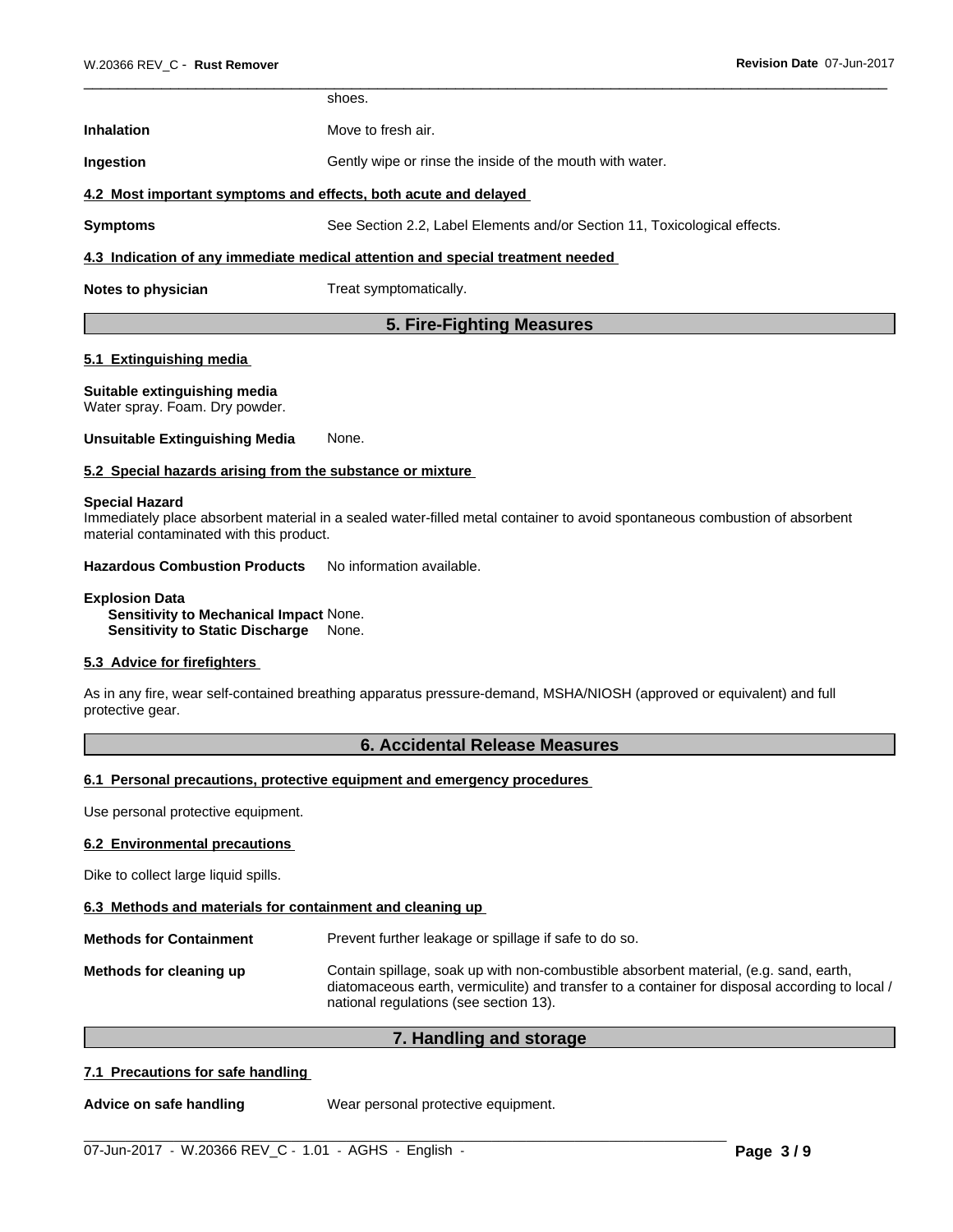| <b>Hygiene measures</b>                                          | When using, do not eat, drink or smoke.                                                                         |
|------------------------------------------------------------------|-----------------------------------------------------------------------------------------------------------------|
| 7.2 Conditions for safe storage, including any incompatibilities |                                                                                                                 |
| <b>Storage Conditions</b>                                        | Use only in area provided with appropriate exhaust ventilation. Keep tightly closed in a dry<br>and cool place. |
| <b>Materials to Avoid</b>                                        | Strong oxidizing agents.                                                                                        |

# **8. Exposure controls/personal protection**

### **8.1 Exposure Guidelines**

| <b>Chemical Name</b> | <b>ACGIH TLV</b>                | <b>OSHA PEL</b>                    | <b>British Columbia</b>    | Alberta           | Quebec                    | <b>Ontario TWAEV</b>       |
|----------------------|---------------------------------|------------------------------------|----------------------------|-------------------|---------------------------|----------------------------|
| <b>AMMONIUM</b>      | TWA: 2.5 mg/m $3$ F $\parallel$ | $\mid$ TWA: 2.5 ma/m $^3$ F $\mid$ | TWA: 2.5 mg/m <sup>3</sup> | TWA: 2.5 mg/m $3$ | TWA: $2.5 \text{ ma/m}^3$ | TWA: 2.5 mg/m <sup>3</sup> |
| <b>BIFLUORIDE</b>    |                                 | TWA: $2.5 \text{ ma/m}^3$          |                            |                   |                           |                            |
| 1341-49-7            |                                 | dust                               |                            |                   |                           |                            |

### **8.2 Appropriate engineering controls**

| <b>Engineering Measures</b> | Showers              |  |
|-----------------------------|----------------------|--|
|                             | Eyewash stations     |  |
|                             | Ventilation systems. |  |

### **8.3 Individual protection measures, such as personal protective equipment**

| <b>Eve/Face Protection</b>    | Safety glasses with side-shields.                                        |
|-------------------------------|--------------------------------------------------------------------------|
| Skin and body protection      | Long sleeved clothing.                                                   |
| <b>Respiratory protection</b> | In case of insufficient ventilation wear suitable respiratory equipment. |
| <b>Hygiene measures</b>       | See section 7 for more information                                       |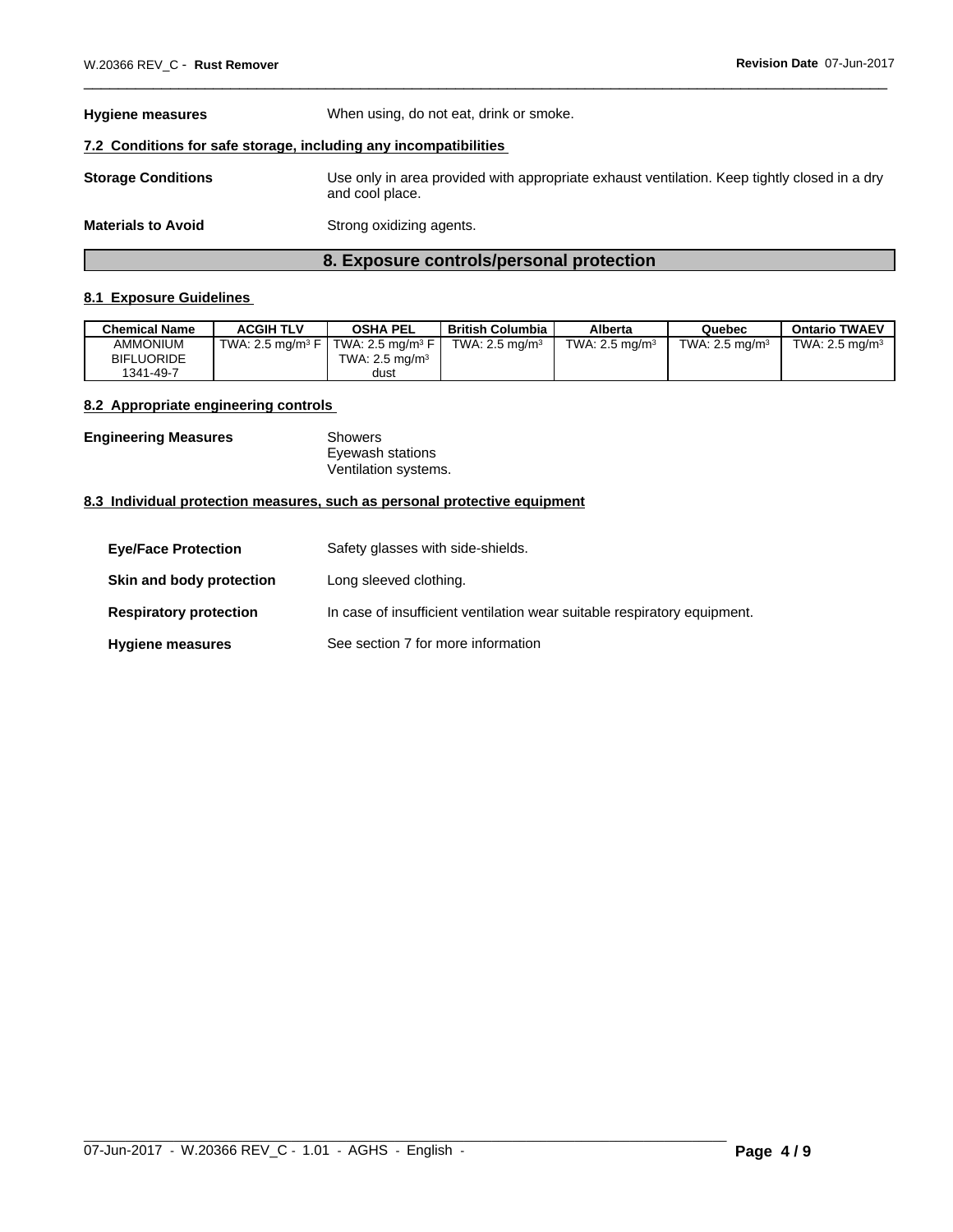# **9. Physical and chemical properties**

# **9.1 Information on basic physical and chemical properties**

| <b>Physical state</b>                              | Liquid                           |                          |                          |
|----------------------------------------------------|----------------------------------|--------------------------|--------------------------|
| Appearance                                         | Clear                            | <b>Color</b>             | Colorless                |
| Odor                                               | Low                              | <b>Odor Threshold</b>    | No information available |
| <b>Property</b>                                    | <b>Values</b>                    | Remarks • Methods        |                          |
| рH                                                 | 4.4                              |                          |                          |
| <b>Melting/freezing point</b>                      |                                  | No information available |                          |
| <b>Boiling point/boiling range</b>                 |                                  | No information available |                          |
| <b>Flash Point</b>                                 | Not Applicable                   |                          |                          |
| <b>Evaporation rate</b>                            |                                  |                          |                          |
| Flammability (solid, gas)                          |                                  | No information available |                          |
| <b>Flammability Limits in Air</b>                  |                                  |                          |                          |
| upper flammability limit                           |                                  | No information available |                          |
| lower flammability limit                           |                                  | No information available |                          |
| Vapor pressure                                     |                                  | No information available |                          |
| Vapor density                                      |                                  | No information available |                          |
| <b>Specific Gravity</b><br><b>Water solubility</b> | $1.036$ g/cc<br>Soluble in water |                          |                          |
| Solubility in other solvents                       |                                  | No information available |                          |
| <b>Partition coefficient</b>                       |                                  | No information available |                          |
| <b>Autoignition temperature</b>                    |                                  | No information available |                          |
| <b>Decomposition temperature</b>                   |                                  | No information available |                          |
| <b>Viscosity, kinematic</b>                        |                                  | No information available |                          |
| Viscosity, dynamic                                 |                                  | No information available |                          |
| <b>Explosive properties</b>                        |                                  | No information available |                          |
| <b>Oxidizing Properties</b>                        |                                  | No information available |                          |
| 9.2 Other information                              |                                  |                          |                          |

# **Volatile organic compounds (VOC)** None **content**

# **10. Stability and Reactivity**

#### **10.1 Reactivity**

No data available

### **10.2 Chemical stability**

Stable under recommended storage conditions

#### **10.3 Possibility of hazardous reactions**

None under normal processing.

#### **10.4 Conditions to Avoid**

Direct sources of heat.

#### **10.5 Incompatible Materials**

Strong oxidizing agents.

# **10.6 Hazardous Decomposition Products**

Carbon dioxide (CO2), carbon monoxide (CO), oxides of nitrogen (NOx), dense black smoke.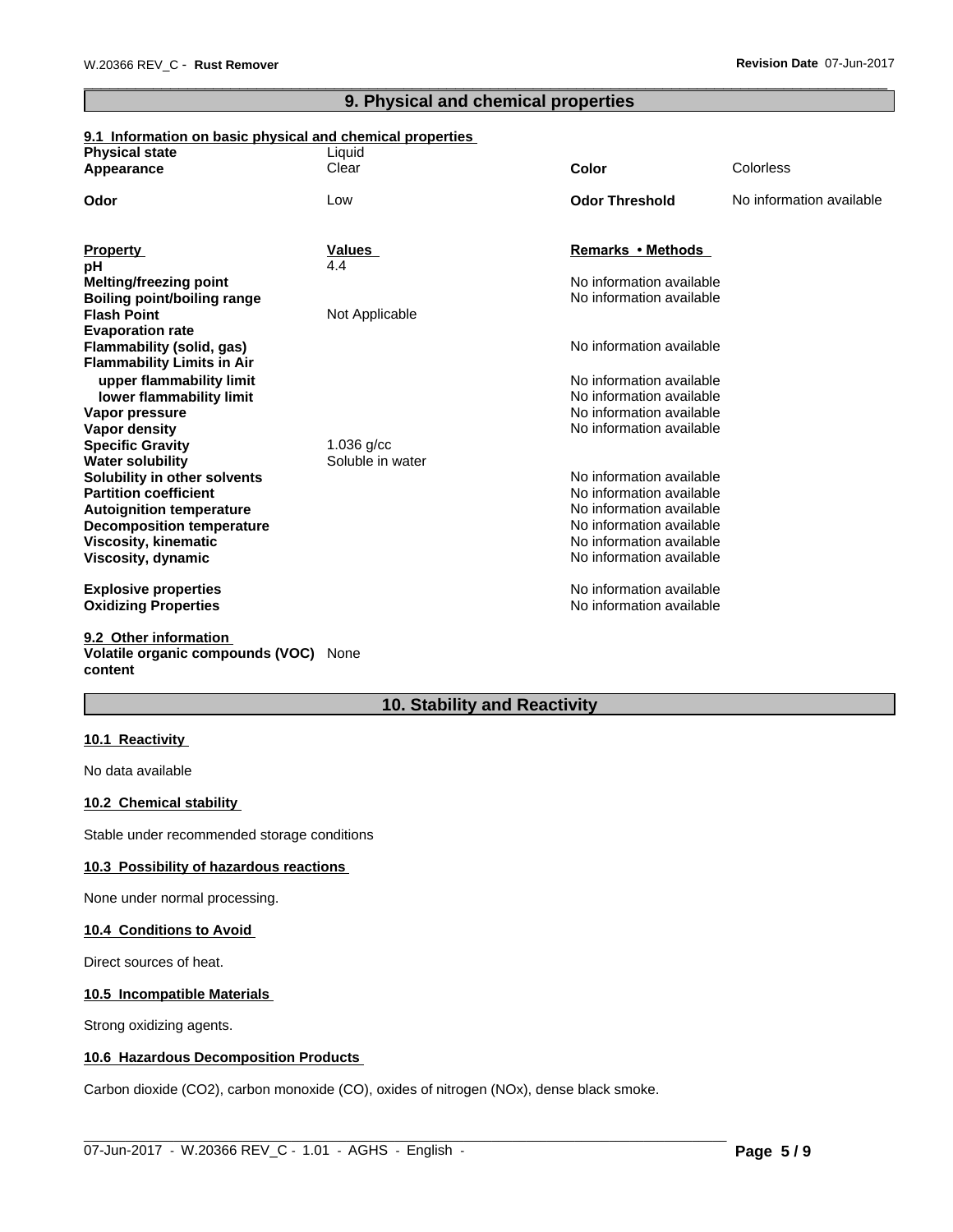# **11. Toxicological information**

# **11.1 Acute toxicity**

### **Numerical measures of toxicity: Product Information**

#### **The following values are calculated based on chapter 3.1 of the GHS document**

**Unknown Acute Toxicity**  $\leq 1\%$  of the mixture consists of ingredient(s) of unknown toxicity

**Oral LD50** 1,243.00 mg/kg

#### **Numerical measures of toxicity: Component Information**

| <b>Chemical Name</b>                                 | LD50 Oral            | <b>LD50 Dermal</b> | ∟C50 Inhalation |
|------------------------------------------------------|----------------------|--------------------|-----------------|
| <b>ELUORIDE</b><br><b>AMMONIUM BIFI</b><br>1341-49-7 | Rat<br>) mg/kg<br>οU |                    |                 |

 $\_$  ,  $\_$  ,  $\_$  ,  $\_$  ,  $\_$  ,  $\_$  ,  $\_$  ,  $\_$  ,  $\_$  ,  $\_$  ,  $\_$  ,  $\_$  ,  $\_$  ,  $\_$  ,  $\_$  ,  $\_$  ,  $\_$  ,  $\_$  ,  $\_$  ,  $\_$  ,  $\_$  ,  $\_$  ,  $\_$  ,  $\_$  ,  $\_$  ,  $\_$  ,  $\_$  ,  $\_$  ,  $\_$  ,  $\_$  ,  $\_$  ,  $\_$  ,  $\_$  ,  $\_$  ,  $\_$  ,  $\_$  ,  $\_$  ,

#### **11.2 Information on toxicologicaleffects**

#### **Skin corrosion/irritation**

Product Information • No information available Component Information • No information available

#### **Serious eye damage/eye irritation**

Product Information • Causes serious eye damage Component Information • No information available

#### **Respiratory or skin sensitization**

Product Information • No information available Component Information  $\overline{\cdot}$  No information available

#### **Germ cell mutagenicity**

Product Information • No information available Component Information • No information available

#### **Carcinogenicity**

Product Information • No information available Component Information  $\overline{\cdot}$  No information available

#### **Reproductive toxicity**

Product Information • No information available Component Information • No information available

# **STOT - single exposure**

No information available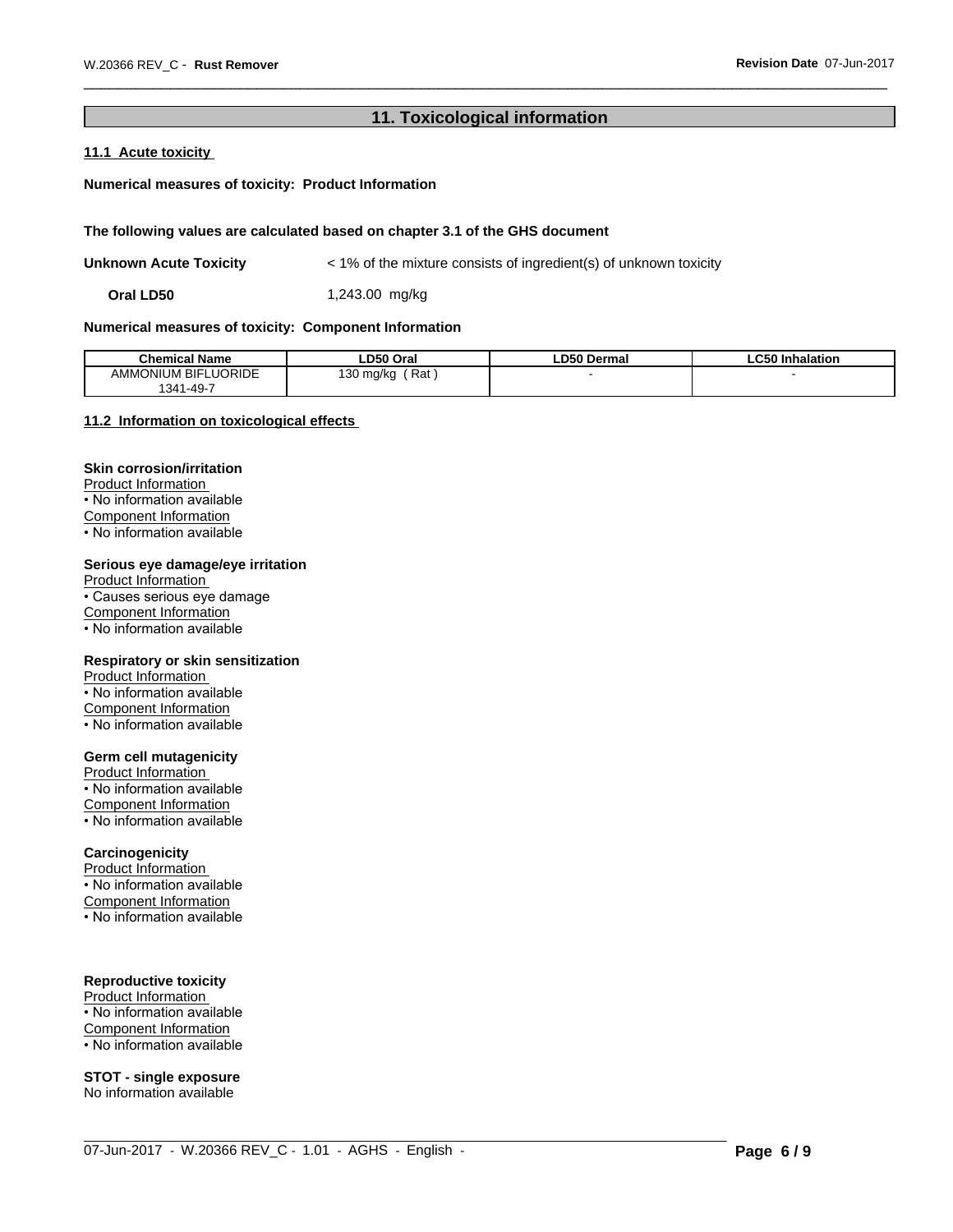# **STOT - repeated exposure**

No information available

# **Other adverse effects**

Product Information • No information available Component Information • No information available

# **Aspiration hazard**

Product Information

• No information available

Component Information

• No information available

# **12. Ecological information**

#### **12.1 Toxicity**

**Ecotoxicity No information available** 

11.09 % of the mixture consists of components(s) of unknown hazards to the aquatic environment

### **Ecotoxicity effects**

# **12.2 Persistence and degradability**

No information available.

#### **12.3 Bioaccumulative potential**

Discharge into the environment must be avoided

#### **12.4 Mobility in soil**

No information available.

#### **12.5 Other adverse effects**

No information available

# **13. Disposal Considerations**

#### **13.1 Waste treatment methods**

Disposal should be in accordance with applicable regional, national and local laws and regulations.

# **14. Transport Information**

| <b>DOT</b>                     | Limited quantity                      |
|--------------------------------|---------------------------------------|
| <b>MEX</b>                     | -                                     |
| <b>IMDG</b>                    |                                       |
| Proper shipping name           | AMMONIUM HYDROGEN DIFLUORIDE SOLUTION |
| <b>Hazard class</b>            | 8                                     |
| <b>Subsidiary hazard class</b> | 6.1                                   |
| UN                             | 2817                                  |
| <b>Packing Group</b>           | $\mathbf{III}$                        |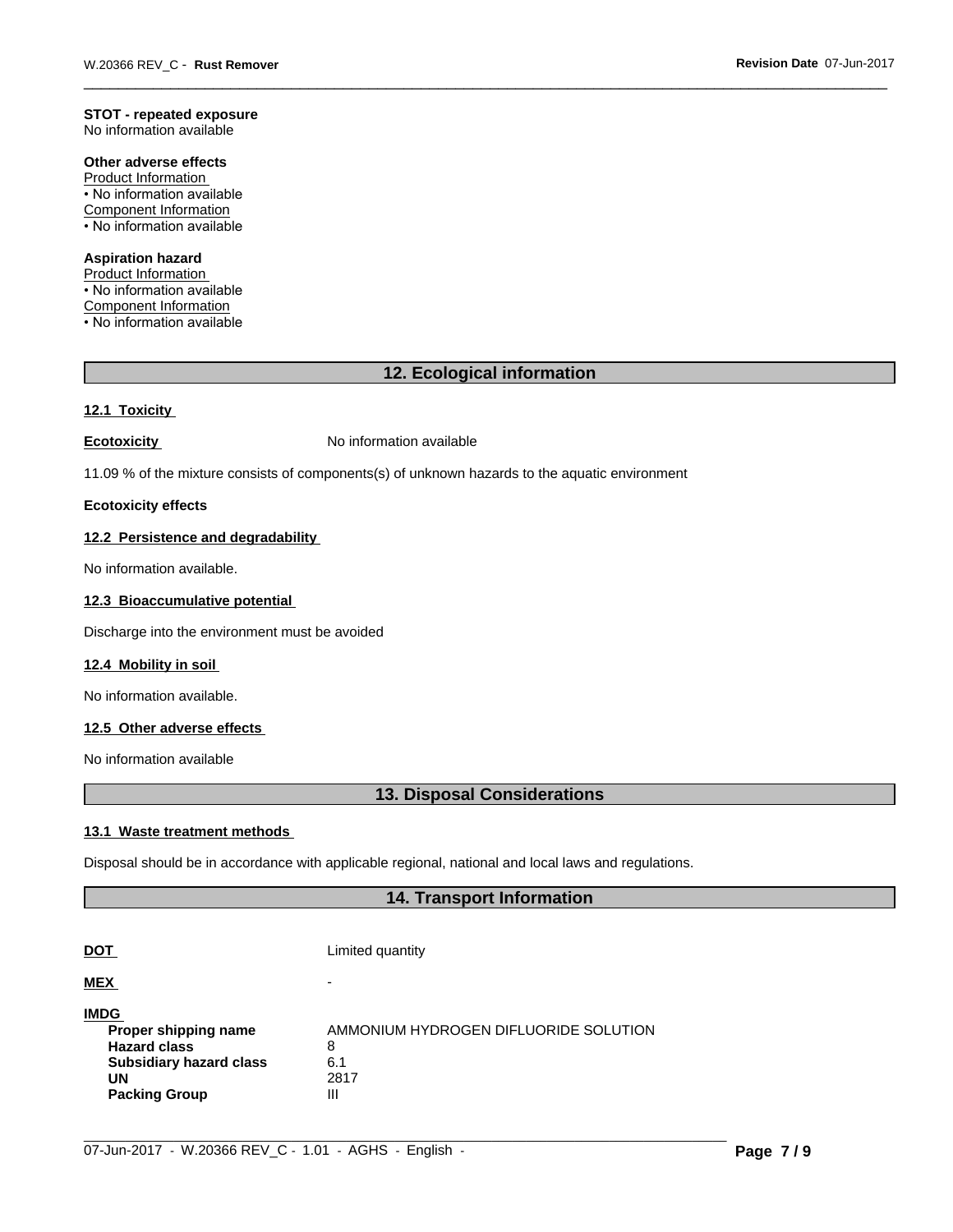**IATA Air transport is not recommended.** 

|                                                                                                                                | 15. Regulatory information                                                                                                                                                                   |  |  |
|--------------------------------------------------------------------------------------------------------------------------------|----------------------------------------------------------------------------------------------------------------------------------------------------------------------------------------------|--|--|
| 15.1 International Inventories                                                                                                 |                                                                                                                                                                                              |  |  |
| <b>TSCA</b><br><b>DSL</b><br><b>EINECS/ELINCS</b><br><b>ENCS</b><br><b>IECSC</b><br><b>KECL</b><br><b>PICCS</b><br><b>AICS</b> | Complies<br>Complies<br>$\overline{\phantom{0}}$<br>$\overline{\phantom{0}}$<br>$\overline{\phantom{0}}$<br>$\overline{\phantom{0}}$<br>$\overline{\phantom{0}}$<br>$\overline{\phantom{0}}$ |  |  |
| <b>NZIOC</b>                                                                                                                   | $\overline{\phantom{0}}$                                                                                                                                                                     |  |  |

 **TSCA** - United States Toxic Substances Control Act Section 8(b) Inventory

 **DSL** - Canadian Domestic Substances List

 **EINECS/ELINCS** - European Inventory of Existing Chemical Substances/European List of Notified Chemical Substances

 **PICCS** - Philippines Inventory of Chemicals and Chemical Substances

 **ENCS** - Japan Existing and New Chemical Substances

 **IECSC** - China Inventory of Existing Chemical Substances

 **KECL** - Korean Existing and Evaluated Chemical Substances

 **PICCS** - Philippines Inventory of Chemicals and Chemical Substances

 **AICS** - Australian Inventory of Chemical Substances

 **NZIoC** - New Zealand Inventory of Chemicals

### **15.2 U.S. Federal Regulations**

#### **SARA 313**

Section 313 of Title III of the Superfund Amendments and Reauthorization Act of 1986 (SARA). This product contains a chemical or chemicals which are subject to the reporting requirements of the Act and Title 40 of the Code of Federal Regulations, Part 372:

| <b>Chemical Name</b>          | - - -<br>-949<br>i hreshold Values '<br>- 0<br>SARA<br>70<br>$\cdot$<br> | Weight-% |
|-------------------------------|--------------------------------------------------------------------------|----------|
| LUORIDE<br>AMMONIUM<br>. BIF' | 1. U                                                                     | 10.5     |
| $\sqrt{2}$<br>. 341-49-.      |                                                                          |          |

#### **15.3 Pesticide Information**

Not applicable

#### **15.4 U.S. State Regulations**

#### **California Proposition 65**

This product does not contain any Proposition 65 chemicals

| 16. Other information |                        |                       |                          |                                           |  |
|-----------------------|------------------------|-----------------------|--------------------------|-------------------------------------------|--|
| <b>NFPA</b>           | <b>Health Hazard 3</b> | <b>Flammability 0</b> | Instability 0            | <b>Physical and chemical</b><br>hazards - |  |
| <b>HMIS</b>           | <b>Health Hazard 3</b> | <b>Flammability 0</b> | <b>Physical Hazard 0</b> | Personal protection X                     |  |
| .                     |                        |                       |                          |                                           |  |

#### **Legend:**

*ACGIH (American Conference of Governmental Industrial Hygienists) Ceiling* (C) *DOT (Department of Transportation) EPA (Environmental Protection Agency) IARC (International Agency for Research on Cancer) International Air Transport Association (IATA) International Maritime Dangerous Goods (IMDG)*